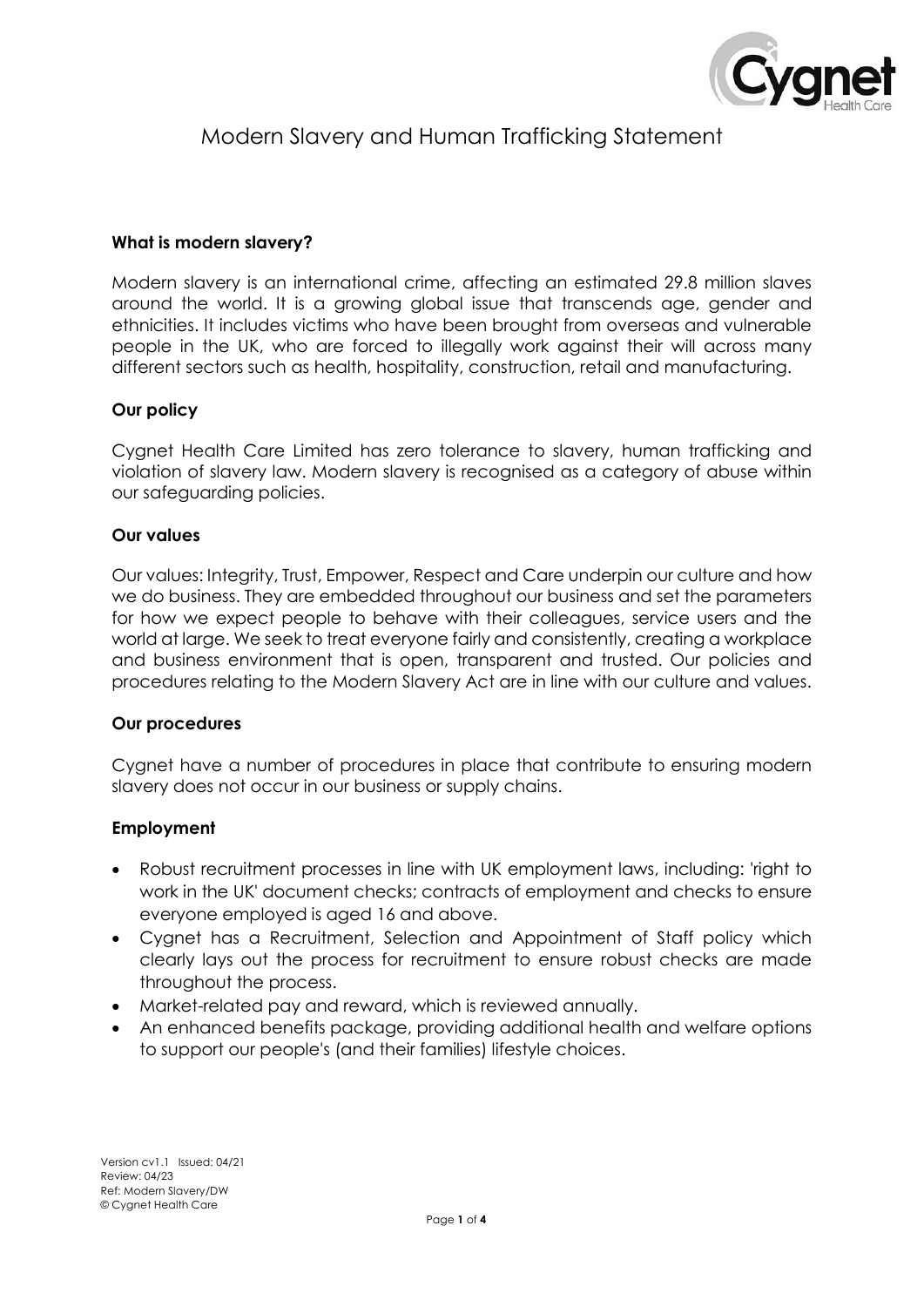## **Reporting knowledge or suspicion of slavery**

- Cygnet already have in place an independent whistleblowing line which ensures that anyone who has concerns, for example, about how staff are behaving or to report any suspicions our staff may have regarding modern slavery, has a means of raising their concerns confidentially. Our employees have been signposted to the hotline in our communications.
- Cygnet also has a Freedom to Speak Up policy to ensure that staff feel supported to raise concerns and feel free to speak up without fear of reprisal, and a Freedom to Speak Up Guardian to act as an impartial source of advice to staff at any stage of raising a concern.
- Cygnet has an Allegations Against Professionals policy which ensures any allegations made against staff are investigated thoroughly and appropriate onward referrals are made to external bodies and regulators.

# **Training**

Modern slavery and trafficking is covered within our safeguarding online training module. All staff complete online Level 2 safeguarding training, all registered professionals complete face to face Level 3 training, and our Safeguarding Leads at each service complete further training at Level 4.

## **Governance**

Modern slavery as a form of abuse within safeguarding falls within the safeguarding governance structure. This is headed by the group Director of Nursing, who chairs the quarterly Safeguarding Committee. There are regional Safeguarding Forums held quarterly which report into the committee. The Safeguarding Committee reports to the Corporate Management Board to ensure any issues are escalated and the Board have sight of these.

## **Procurement and our supply chain**

Cygnet have a broad spectrum of suppliers that we spilt into a number of categories including, Corporate, Digital Services, Estates and Facilities, Healthcare, Social Care and Human Resources.

Each new supplier is carefully vetted to ensure they meet our business requirements, and that they operate in line with our company values. During the onboarding process, each supplier must sign our teams of business, which mandate that all suppliers must comply with anti-slavery and trafficking legislation. If we were to find breaches of these laws within our supply chain, we would immediately report those breaches to the relevant authorities, and cease trading with that supplier.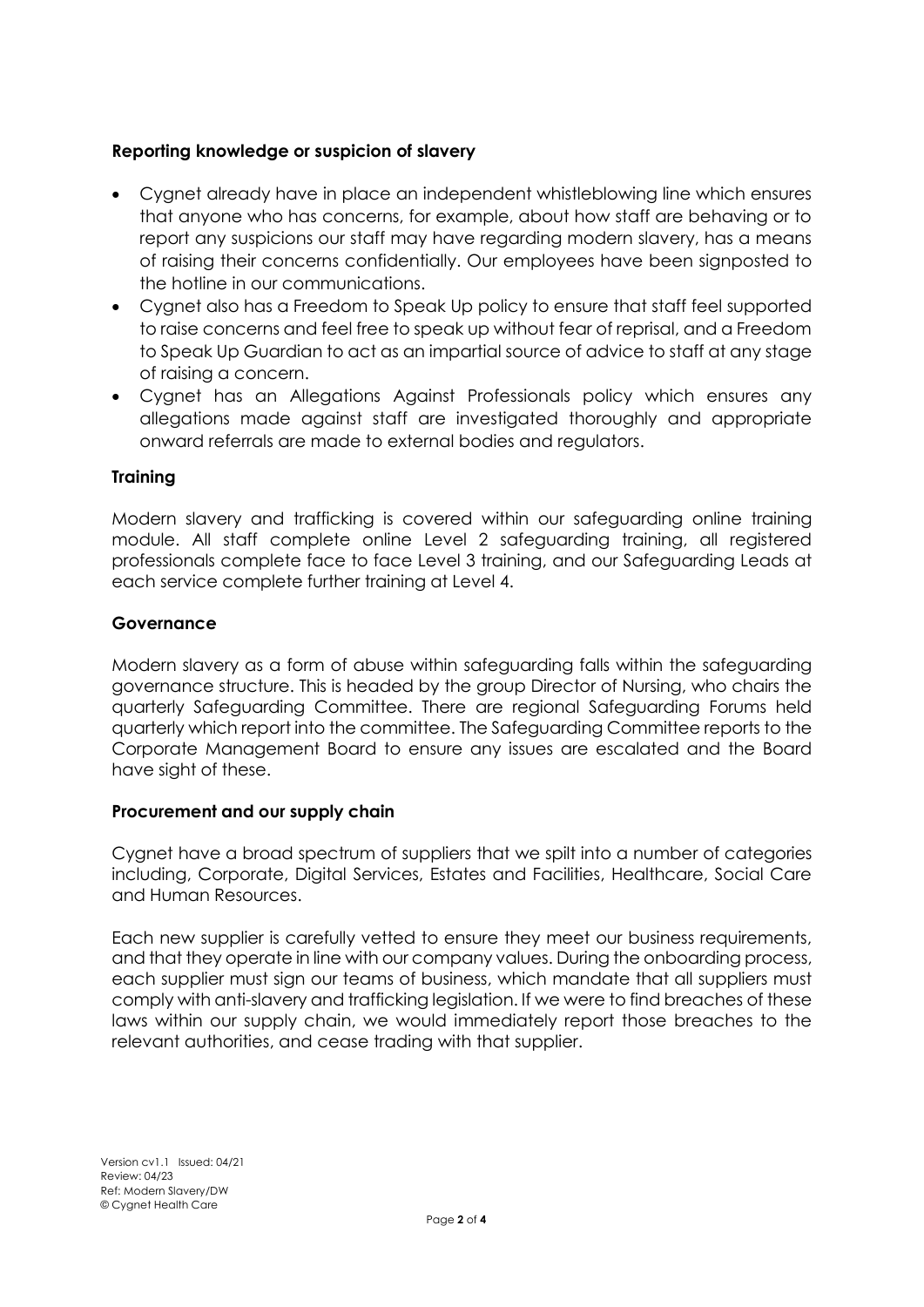# **Application of this statement**

This statement applies to UK Acquisitions No. 6 Limited, Cygnet Health Care Limited as the main operating company, and its subsidiaries/legal entities listed below:

Cygnet Clifton Limited CAS Clifton Healthcare Limited Caireach Limited Cygnet Aspirations Developments Limited CAS Aspirations Properties Limited Cygnet Care Services Limited Everycorner Limited Cygnet Behavioural Health Limited CAS Healthcare Properties Limited Isand Limited Isand (Domiciliary Care) Limited Cygnet Learning Disabilities Limited Cygnet Learning Disabilities Midlands Limited CAS Learning Disabilities Services Limited Relativeto Limited Short Ground Limited CAS St. Paul's Limited Cygnet Health Care Limited Cygnet Supported Living Limited Cygnet Propco Limited Cygnet Propco II Limited Cygnet 2000 Limited Cygnet 2002 Limited Cygnet Health UK Limited Cygnet Propco Holdco Limited Cygnet Propco Holdco II Limited Stac Healthcare Limited Cygnet Inter-Holdings Limited Cygnet Health Developments Limited Cygnet Hospitals Holdings Limited Cygnet Health Properties Limited Cygnet NW Limited Cygnet Surrey Limited Cygnet Trustees Limited Orchard Portman House Limited Orchard Portman Hospital Limited Safe Spaces Limited Taunton Hospital Limited UK Acquisitions No. 6 Limited

Version cv1.1 Issued: 04/21 Review: 04/23 Ref: Modern Slavery/DW © Cygnet Health Care